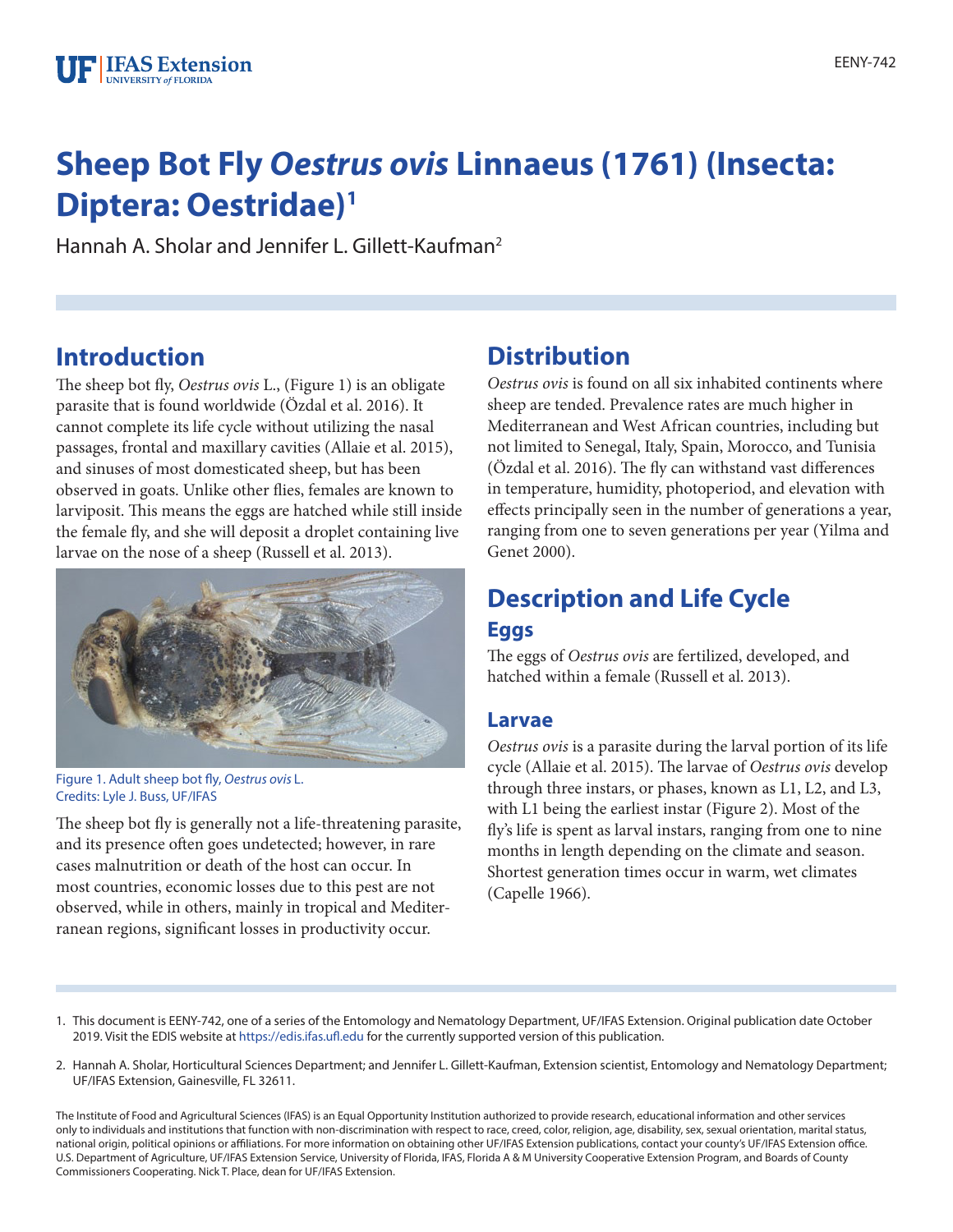

Figure 2. Above, L1 stage, and below, L2 stage of *Oestrus ovis* L.. Oral hooks are visible in both stages. Credits: Lyle J. Buss, UF/IFAS

Larvae are deposited in groups of two to 20 on sheep nostrils and develop inside the nose of their host while feeding on the host's mucosal secretions (Figure 3) (Capelle 1966; Russell et al. 2013). The first instars are roughly 0.04 inches (1 mm) long, tapered at the head and posterior ends, composed of 11 body segments, and white in color. They possess two black oral hooks on the head that are used for food acquisition and aiding in locomotion while within the nasal passage. In addition to hooks, larvae also have spines (Figure 4). Four rows of black spines run down their backs. Also, two rounded projections, each with ten curved spines, are located on the posterior segment of larvae (Basmaciyan et al. 2018). The spines' collective function is to help the larvae move quickly up the nasal passages of sheep (Carvalho et al. 2015).



Figure 3. A cross section of a sheep's nasal cavity, exhibiting larvae of *Oestrus ovis* L. found within (arrows). Credits: Jack Lloyd, University of Wyoming

Once larvae travel through the nasal cavities of the host, molting occurs into the L2 stage. L2 larvae are 0.12 inches (3 mm) to 0.55 inches (14 mm) in length, with physical structures mostly similar to L1. As L2, larvae trigger an immune reaction in their host including an increase of inflammatory cells and parasite-specific immunoglobulins such as IgG and IgA (Silva et al. 2012). To avoid the



Figure 4. Late-stage just prior to molting L3 (1.18 inches (30 mm) in length) of *Oestrus ovis* L. with spines visible along the back of the larva (arrow). Credits: Lyle J. Buss, UF/IFAS

reaction, larvae move to the nasal sinuses, then molt into L3 stage (Tabouret et al. 2001).

The L3 larvae are cylindrical in shape and transition from yellow-white to brown in color just prior to molting (Figure 5). They are 0.94 inches (24 mm) to 1.18 inches (30 mm) in length with oral hooks that are robust and more sharply curved. When development in this stage is complete, the L3 travel out of the nasal sinuses to the nostrils, where they are expelled by sneezing action of the host (Russell et al. 2013).



Figure 5. Size comparison of *Oestrus ovis* L. larval instars, from top to bottom: L3 (up to 30 mm long), L2 (3 to 14 mm long), and L1 (1 mm long).

Credits: Lyle J. Buss, UF/IFAS

#### **Pupae**

Following its expulsion from the host, the L3 transforms into a pupa within 12 to 24 hours. The pupal stage occurs on the soil and inside a puparium, a hardened casing formed from the cuticle of the L3 which encloses a pupa. Within the puparium, the pupa transitions into the adult fly, which emerges after about a month (Basmaciyan et al. 2018). Pupae are brown in color.

Pupae can undergo external hypobiosis, a condition in which they cease development and wait for suitable environmental conditions before emergence from their protective shell. Hypobiosis normally occurs during hot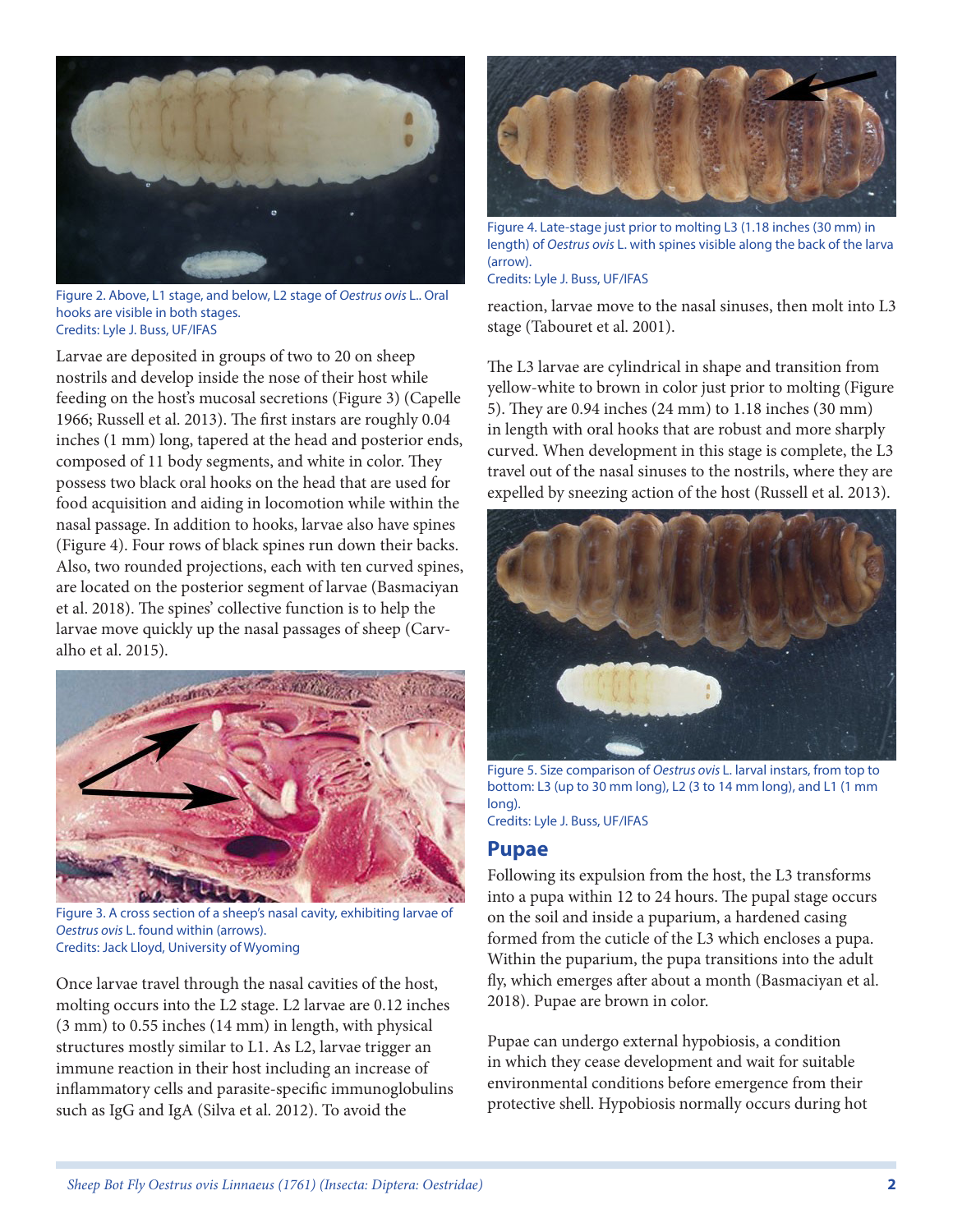and dry summer months or cold winter months (Tabouret et al. 2001; Özdal et al. 2016).

### **Adults**

Adults range from 0.39 inches (10 mm) to 0.47 inches (12 mm) in length (Abdellatif et al. 2011). Sheep bot fly adults have a dark gray hairy body with dull-yellow head and legs (Figures 1 and 6). The wings are transparent and membranous, normally 0.31 inches (8 mm) in length (Figure 7). Adult flies do not feed, though they may absorb water from their mate while mating. This life stage is relatively short, lasting up to three weeks. During this stage, females produce up to 500 larvae (Capelle 1966).



Figure 6. Lateral view of an adult *Oestrus ovis* L. Credits: Lyle J. Buss, UF/IFAS



Figure 7. Wing of an adult *Oestrus ovis* L. Credits: Lyle J. Buss, UF/IFAS

## **Hosts**

The main hosts of *Oestrus ovis* are sheep, but secondary hosts can include goats or wild ruminants such as deer (Capelle 1966). Sheep bot flies specifically target the noses of their hosts, but occasionally larvae will accidentally enter the eye sockets. This is most likely to happen in animals and humans in close proximity to livestock, particularly domestic sheep. *Oestrus ovis* infecting humans is rare with only 295 cases reported worldwide between 1918 and 2017 (Basmaciyan et al. 2018).

Sheep bot fly adults prefer dark colored sheep heads over spotted and light colored heads, and there is not a recognized preference between male or female sheep (Özdal et al. 2016). There is no consensus on *Oestrus ovis* preferring young or old sheep.

Sheep have behaviorally adapted to *Oestrus ovis*; animals will huddle together with noses pointed to the ground or buried in the wool of others in the flock to protect their noses from female flies. They mainly exhibit this behavior during the hottest part of the afternoon when female flies are most active (Dorchies et al. 1998).

# **Veterinary Significance**

Myiasis is the infestation of animal tissue with fly larvae. Sheep are typically not physically harmed by an infestation of *Oestrus ovis*. In most cases, animals do not show symptoms of infection (Carvalho et al. 2015); however, clinical signs of infestation in some sheep have included weight loss by up to 9.9 pounds (4.5 kilograms), decreased wool production up to 17.6 ounces (500 grams), and decreased milk production up to 10% (Russell et al. 2013). Damages to animal health can result in economic losses. Additional symptoms of an infestation include sneezing and nasal discharge. In dry, hot climates, dust can accumulate on the nasal discharge of sheep and goats, leading to difficulty breathing (Figure 8) (Dorchies et al. 1998). Irritation of nasal passageways may occur because of the larval spines and oral hooks. Animals can experience hypersensitivity to the presence of the parasite's antigens resulting in an immune response (Tabouret et al. 2001). Also, secondary bacterial infections and major inflammation may arise when larvae die inside the nasal sinuses of sheep (Özdal et al. 2016).



Figure 8. *Oestrus ovis* L. infestation of a sheep resulting in nasal discharge symptom. Credits: Jack Lloyd, University of Wyoming